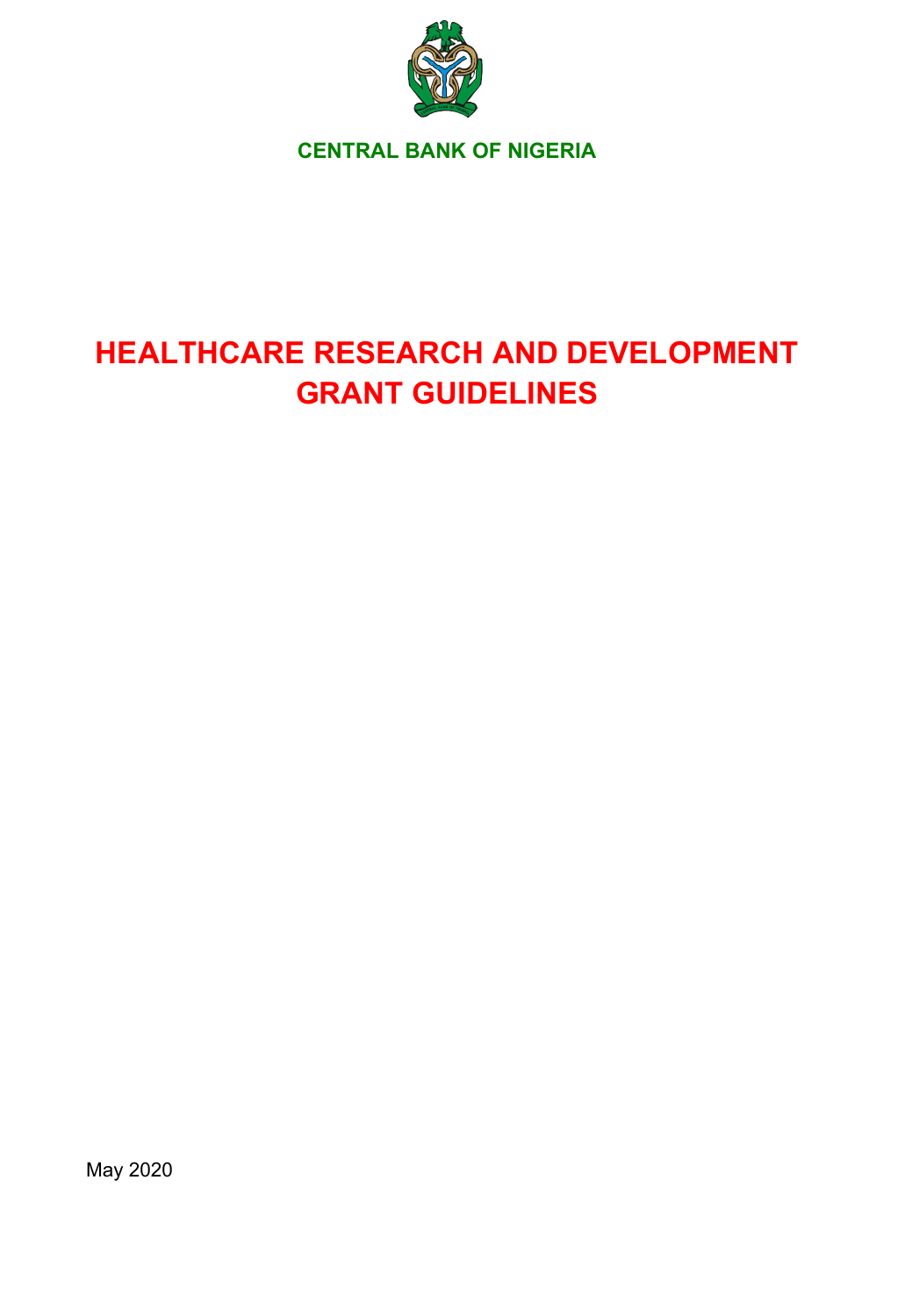

# **CENTRAL BANK OF NIGERIA**

# **HEALTHCARE RESEARCH AND DEVELOPMENT GRANT GUIDELINES**

#### **1. Introduction**

The Central Bank of Nigeria (CBN), as part of its policy response to the COVID-19 pandemic, introduces the Healthcare Sector Research and Development Intervention Scheme (HSRDIS) to help strengthen the public healthcare system with innovative financing of research and development (R&D) in new and improved drugs, vaccines and diagnostics of infectious diseases in Nigeria. Specifically, the HSRDIS is designed to trigger intense national R&D activities to develop a Nigerian vaccine, drugs and herbal medicines against the spread of COVID-19 and any other communicable or non-communicable diseases through the provision of grants to biotechnological and pharmaceutical companies, institutions, researchers, and research institutes for the research and development of drugs, herbal medicines and vaccines for the control, prevention and treatment of infectious diseases. The Scheme is intended to boost domestic manufacturing of critical drugs and vaccines to ensure their sustainable domestic supply and reduce the bulk manufacturing costs of the drugs, herbal medicines and vaccines in Nigeria.

The Framework outlines the operational modalities for the Scheme.

#### **2. Objectives of the Scheme**

The broad objectives of Scheme include:

- 2.1 Providing grants for R&D in new or revalidation of drug molecule, phytomedicines and vaccines for the control, prevention and treatment of infectious diseases in Nigeria;
- 2.2 Boosting domestic manufacturing of validated drugs (Active Pharmaceutical Ingredients or APIs), herbal medicines and vaccines for the control, prevention and treatment of infectious diseases in Nigeria and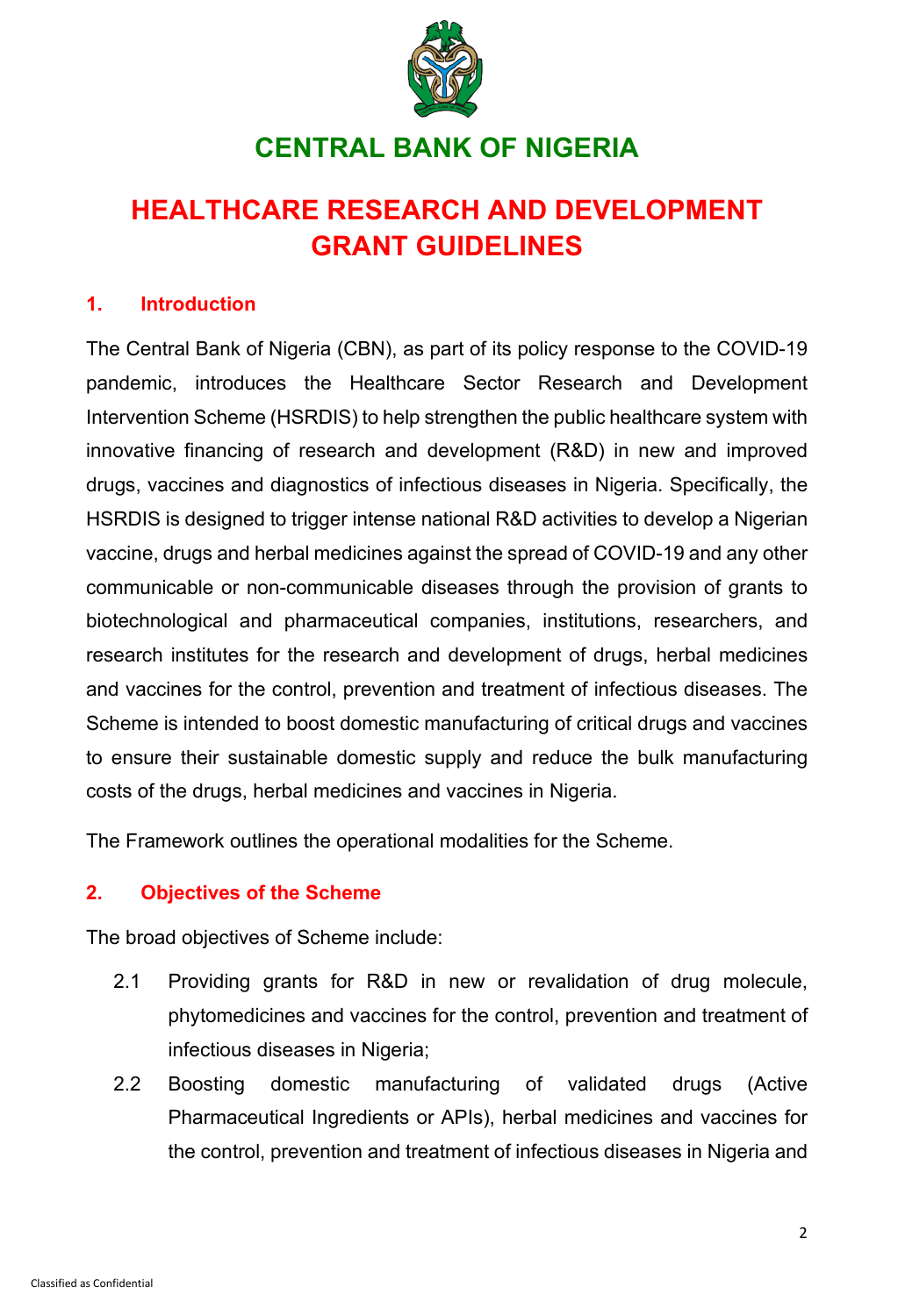reduce the nation's dependence on other countries for these drugs and vaccines;

- 2.3 Improving the capacity of the biotechnological and pharmaceutical companies, institutions, researchers, and research institutes in the development of approved Nigerian drugs, herbal medicines and vaccines for infectious diseases;
- 2.4 Supporting capacity of relevant health agencies towards attaining WHO Maturity Level 3, a prerequisite for manufacturing of vaccines in Nigeria;
- 2.5 Facilitating partnership between academia (researchers, research institutes and universities) and industry into the research and development of drugs, phytomedicines and vaccines for the control, prevention and treatment of infectious diseases in Nigeria; and
- 2.6 Reduce dependence on imported drug products (synthetic and herbal) and vaccines for the control, prevention and treatment of infectious diseases in Nigeria.

#### **3. Eligible Research and Development Activities**

Activities eligible for consideration under the Scheme shall include:

- i. Research and development of candidate drugs, herbal medicines and vaccines validated by relevant health authorities for the control, prevention and treatment of infectious diseases;
- ii. Manufacturing of drugs, herbal medicines and vaccines validated by relevant health authorities for the control, prevention and treatment of infectious diseases;
- iii. Red biotechnological R&D in new health technology for the control, prevention and treatment of infectious diseases;
- iv. Research partnership between academia and industry into the development drugs and vaccines for the control, prevention and treatment of infectious diseases;
- v. Research and development into validated phytomedicines for the control, prevention and treatment of infectious diseases; and

**NOTE:** Candidate vaccines undergoing pre-clinical testing or trials shall not be eligible for consideration under this Scheme. However, candidate vaccines undergoing clinical testing or trials shall be eligible for consideration under the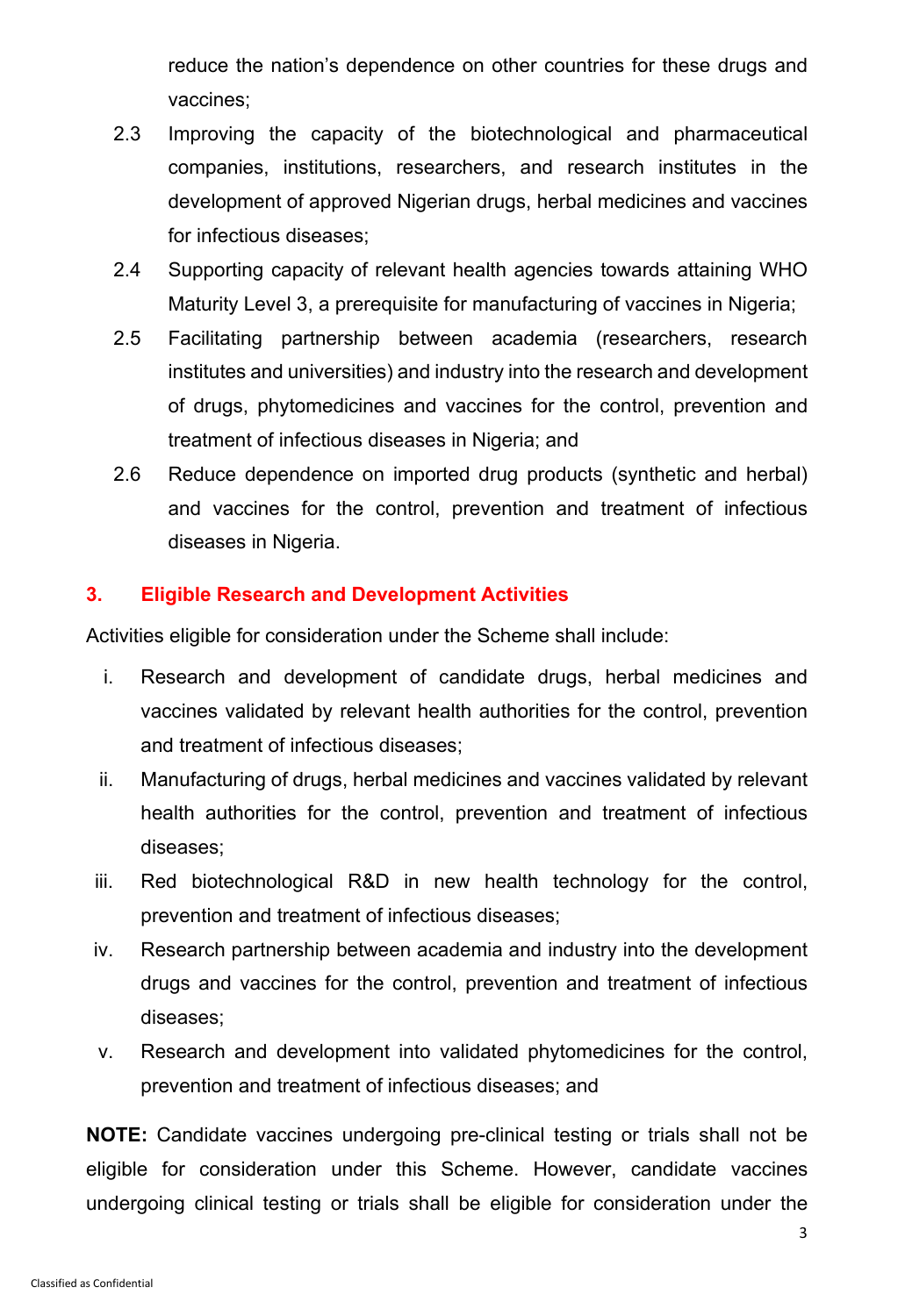Scheme if considered to have high potential to cross the clinical trial stage and prospects of scale by the Body of Experts (BoE).

In applying for the grant, the applicant shall be required to have conducted preclinical testing of the candidate drugs, herbal medicines and vaccines, and obtained certification from relevant health authorities for further research and development.

Special consideration shall be given to candidate drugs, herbal medicines and vaccines with high scientific merit against emerging infections and contribute to the development of the Nigerian vaccine.

For this purpose, a BoE shall be constituted from the academia and industry to review validated research proposal submitted and recommend for financing, as appropriate. The BoE shall meet regularly to appraise the research and development project and submit progress reports to the CBN.

#### **4. Funding**

The Scheme shall be funded from the Developmental Component of the Micro, Small and Medium Enterprise Development Fund (MSMEDF).

#### **5. Grant Limit**

- i. **Research activities**: Maximum of  $\mu$ 50.0 million.
- ii. **Development/Manufacturing activities**: Maximum of  $\mu$ 500.0 million.

**NOTE:** Disbursement under the Scheme shall be made to beneficiaries in tranches subject to approved milestones achieved.

#### **6. Research and Development Timeframe**

- i. **Research activities**: Not more than two (2) years from the date of release of fund.
- ii. **Development/Manufacturing activities**: Not more than one (1) year from the date of release of fund.

## **7. Body of Experts**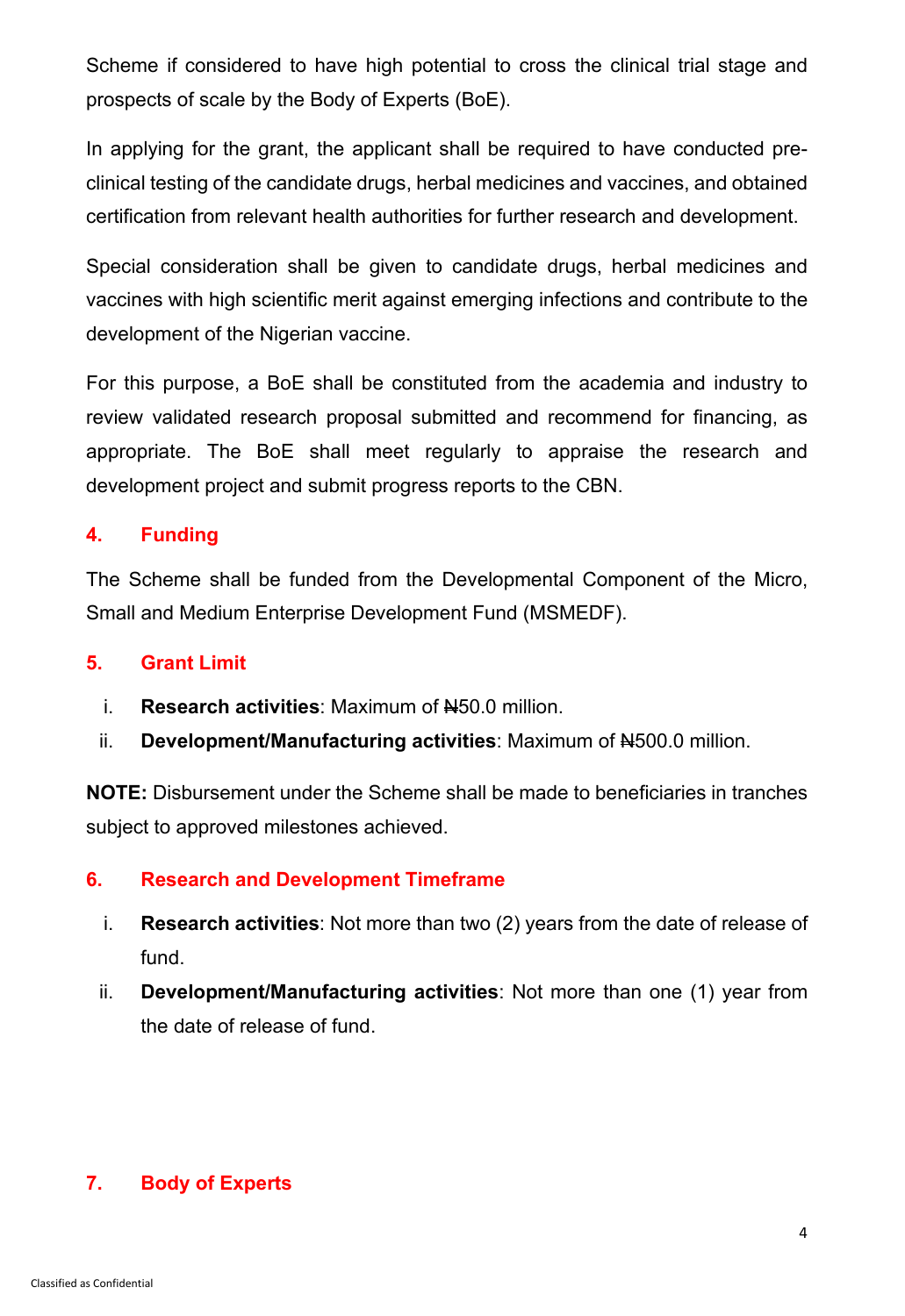The Body of Experts (BoE) shall be responsible for the review and evaluation of submitted research proposals, as well as recommend for financing R&D projects with high potential to contribute to the development of the Nigerian vaccines for infectious diseases. The composition of the BoE shall be as detailed below:

- i. Two (2) independent research specialists appointed by the CBN;
- ii. One (1) nominee from National Agency for Food and Drug Administration and Control (NAFDAC);
- iii. One (1) nominee from Nigeria Institute for Pharmaceutical Research and Development (NIPRD);
- iv. One (1) nominee from Nigeria Centre for Disease Control (NCDC)
- v. One (1) nominee from Nigeria Institute of Medical Research (NIMR) and;
- vi. One (1) nominee from the Federal Ministry of Health

**NOTE:** The Chair of the BoE shall be appointed by the CBN.

#### **8. Modalities**

- i. The applicant(s) shall submit its application, with relevant documentation of validation from relevant health authorities, trial results, patent registration details (if any) and development timetable to the Body of Experts (BoE).
- ii. The BoE shall evaluate applications and recommend to the CBN
- iii. The CBN shall review for documentation adequacy and completeness;
- iv. Upon approval, the approved grant sum shall be released to the applicant's account with any PFI of his/her choice.
- v. The beneficiary shall submit periodic progress report on the project to the CBN.

**NOTE:** The CBN shall have proprietary right over all financed R&D outcomes or products. Equally, licensing protocol for the mass manufacturing of developed drugs, phytomedicines and vaccines shall be defined by the BoE in accordance with the World Health Organisation's current Good Manufacturing Practices (cGMP).

#### **9. Monitoring**

Periodic joint monitoring of research and development activities shall be conducted by the BoE.

#### **10. Amendments**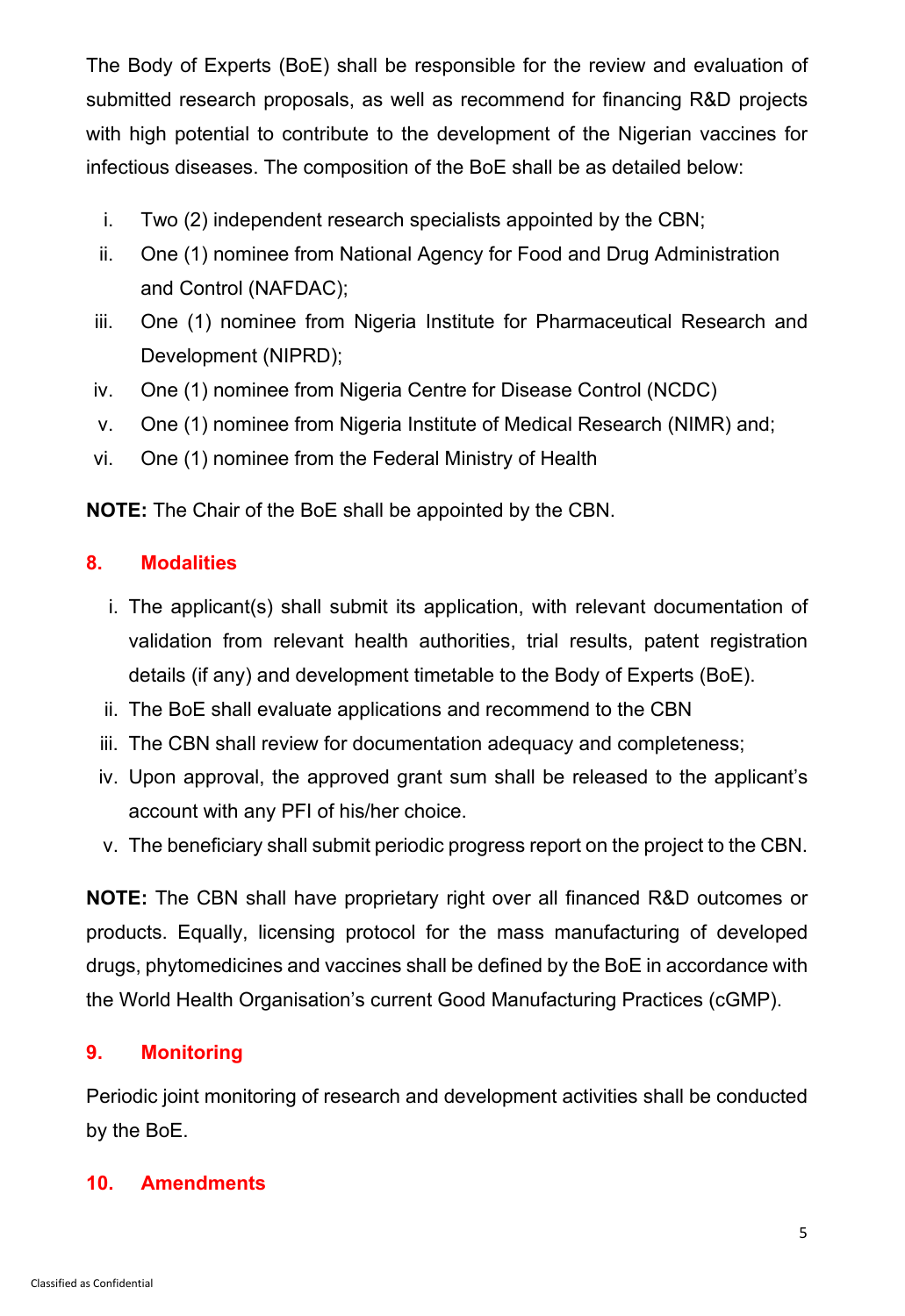The Framework shall be subject to review from time to time as may be deemed necessary by the CBN.

### **11. Enquiries and Returns**

All enquiries and returns should be addressed to:

**Director, Development Finance Department, Central Bank of Nigeria, Abuja.**

**May 2020**

### **Abbreviations**